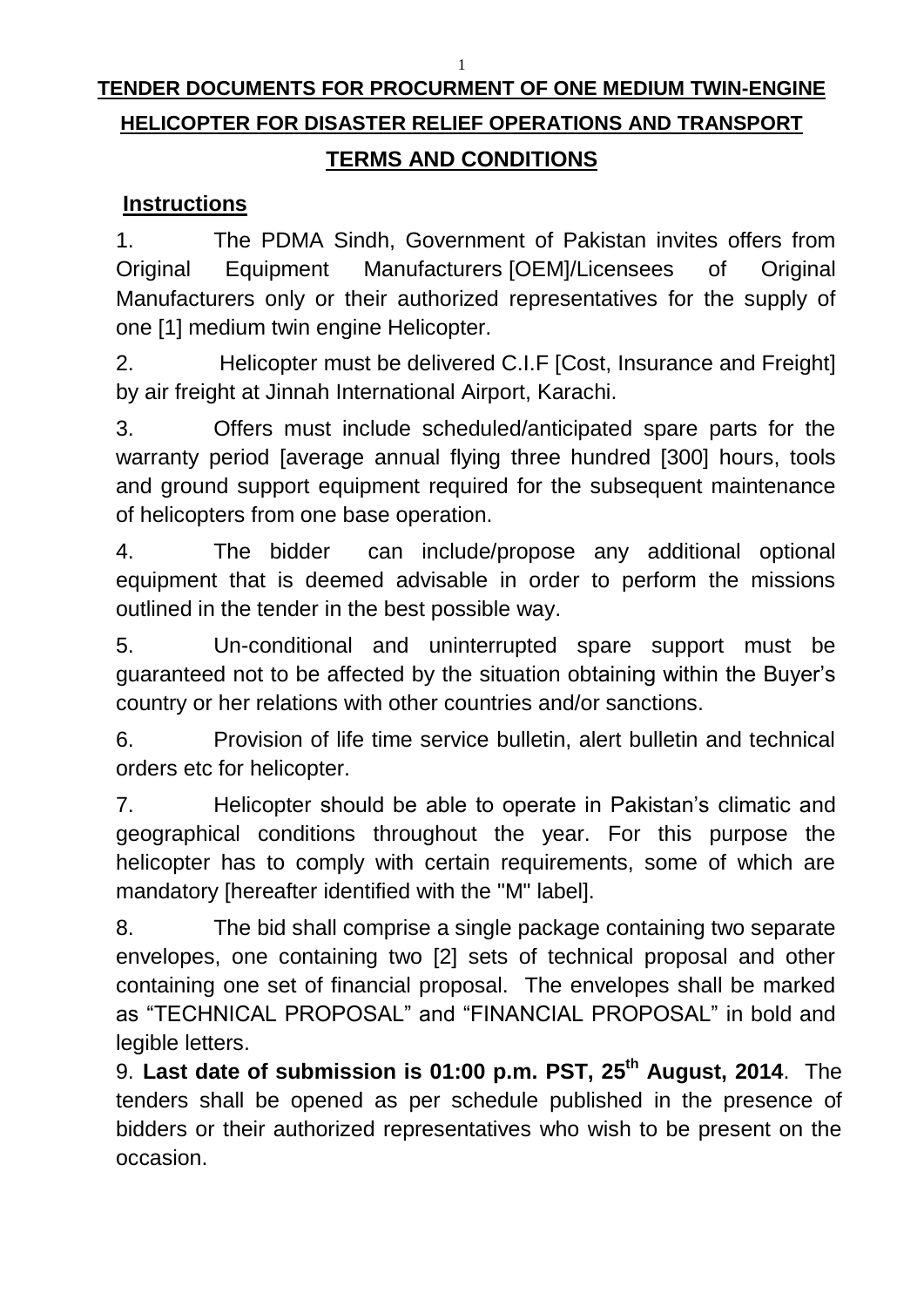10. The Financial proposal must accompany security deposit @ one percent [1%] of bid value in US \$ or equivalent to Pak Rupees, in the form of a Bank Draft/Pay Order of any National / International Bank drawn in favour of Provincial Disaster Management Authority, Sindh valid for a period of 28 days beyond bid validity period. The security deposit of unsuccessful bidder(s) including those whose bids are not accepted due to such conditions attached to the bid(s) which contradict tender terms or are found technically non-responsive, shall be returned unopened within 15 days of award of the tender [to successful bidder].

- 11. The Technical Proposals must also contain following:
	- a. All the relevant technical material, including the technical manuals, operator's manual etc. required for technical/performance evaluation.
	- b. Interior layout options/proposals.
	- c. Exterior paint colour scheme options available.
	- d. Soft and hard copy of the contract which the seller intends to conclude with the buyer.
	- e. The bidder must also submit the documents mentioned below for acceptance of his proposal:-
		- (1) Certificate authorizing sale of the product [being offered] in the region [Pakistan] from Original Equipment Manufacturer (OEM)/Licensee of Original Manufacturer.
		- (2) Financial position (Turnover of at least last 3 years)
		- (3) Past experience in the field.
		- (4) Registration with income-tax, sales tax or SRB (if applicable)

12. The envelope marked "Technical Proposal" shall be opened in the presence of bidders or their authorized representatives who may wish to be present on the schedule given.

13. The envelope marked "Financial Proposal" shall be retained in the custody of Provincial Disaster Management Authority, Sindh without being opened.

14. The Provincial Disaster Management Authority, Sindh shall evaluate all the Technical Proposal without reference to the price on the basis of the technical specifications given in tender terms and reject any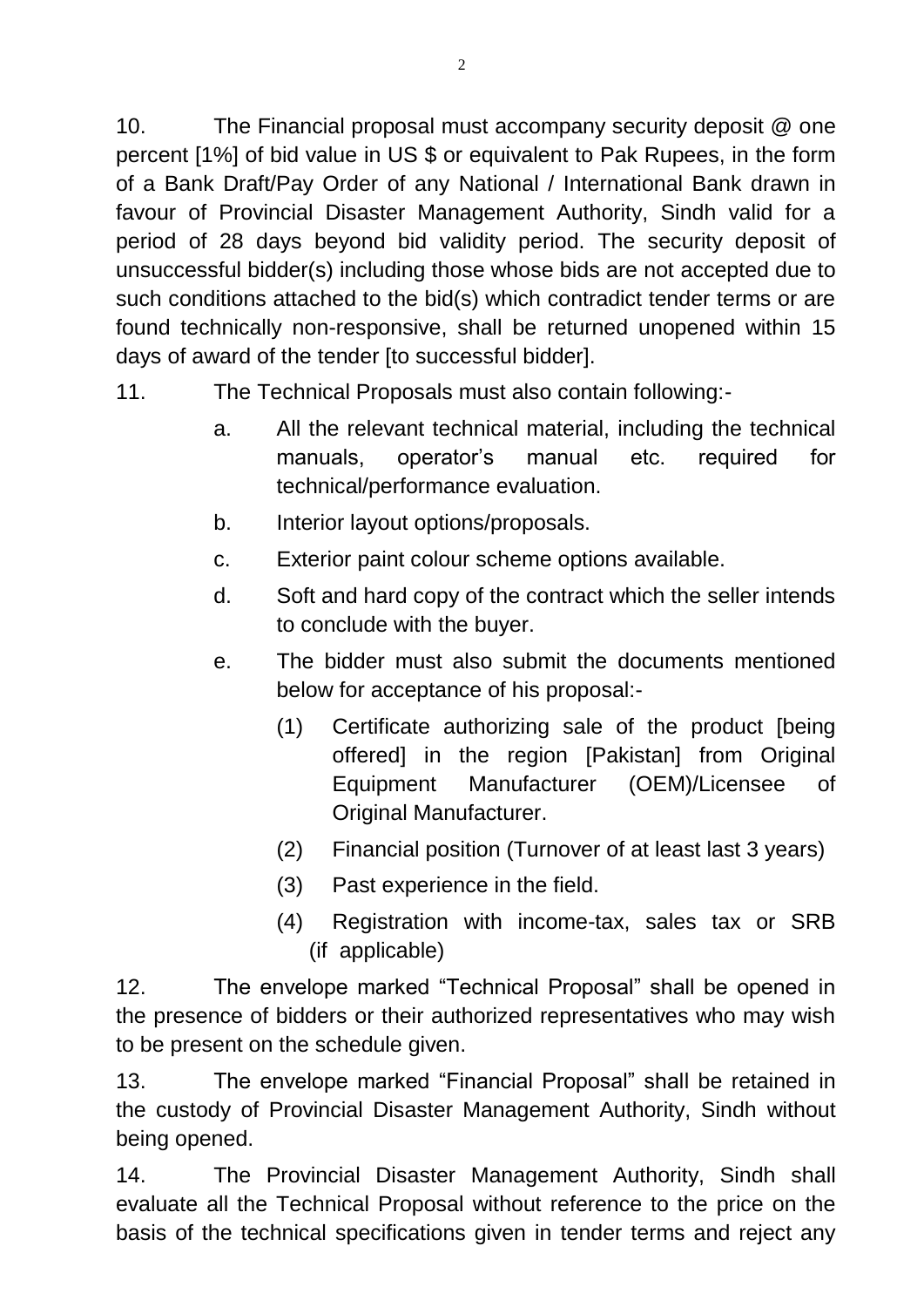proposal(s), which do not conform to the specified requirements of the terms and conditions of the tender.

15. Date and time of opening of "Financial Proposal" shall be communicated subsequent to opening of "Technical Proposal". For the purpose of comparison of bid(s) quoted in draft, currencies, price will be converted into single currency i.e. Pak Rupees.

16. Offers must be valid for acceptance for a period of one hundred twenty [120] days

from the opening of tender.

17. After the evaluation and approval of the technical proposal, Provincial Disaster Management Authority, Sindh shall within the bid validity period, publicly open financial proposal of the technically accepted bids only, in presence of the bidders or their authorized representatives who wish to be present.

## 18. **Performance Guarantee**

- a. Successful Bidder will be required to furnish a Performance Guarantee for due and satisfactory performance of the contract, equal to one percent [1%] of the value of the contracted goods, in US \$ or equivalent to Pak Rupees in the form of:-
	- (1) Bank Guarantee from a prime bank in the prescribed proforma given at Annexure A.
	- (2) Bank Draft or Pay Order in favour of Provincial Disaster Management Authority, Sindh.
- b. The Performance Guarantee shall be furnished within seven (7) working days of the date of acceptance of bid by the buyer.
- c. Satisfactory performance of the contract includes delivery of commodity strictly according to the specifications, terms and conditions referred herein, within the stipulated period of shipment at Karachi and settlement of all claims (if any).
- d. Information required for opening of LC will be furnished by the Seller (e.g. name of advising bank and/or negotiating bank with complete address and port of loading) alongwith the Performance Guarantee, else the delay shall be on Seller's account and the date of shipment/dispatch will be calculated from the due date of submission of Performance Guarantee instead of date of opening of LC.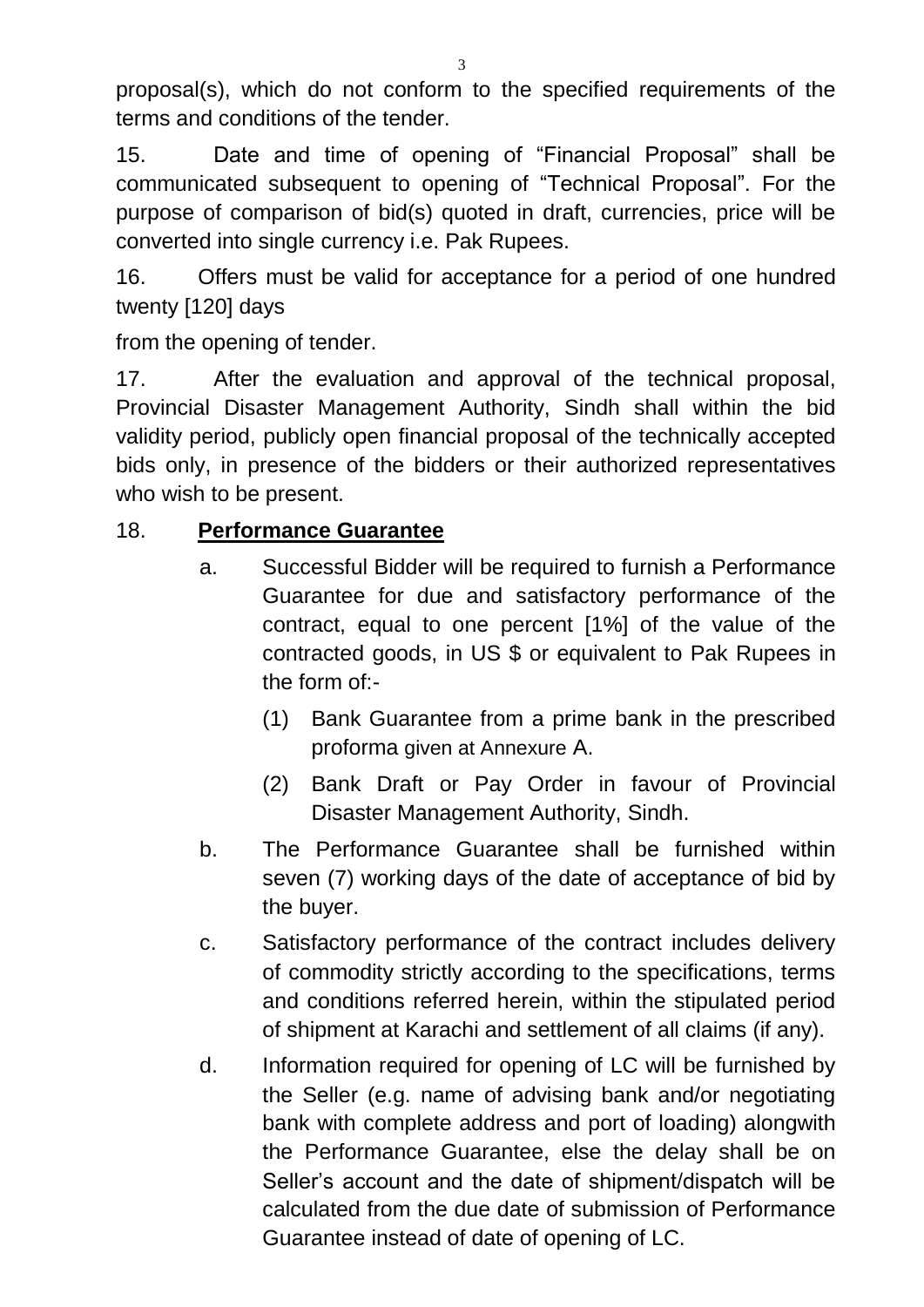e. Bid Bond / Security of the successful bidder shall be forfeited without any notice, if the successful bidder fails to furnish the required Performance Guarantee as specified above.

### 19. **Forfeiture of Performance Guarantee**

- a. The Buyer shall forfeit the Performance Guarantee if the Seller:-
	- (1) Fails to supply the goods within the specified period.
	- (2) Commits any breach of contract or fails to fulfill any term or condition of the contract or fails on account of satisfactory performance of the contract.
- b. The Performance Guarantee will be released to the Seller after 120 days of successful and satisfactory execution / completion of the contract. No claim shall lie against the Buyer in respect of interest on Performance Guarantee, regardless of the time of its release.

# 20. **Letter of Credit [Documentary Credit]**

The Buyer shall establish in favour of the Seller an irrevocable Letter of Credit in Euro/US Dollars for 100% value of the contracted quantity in favour of the bidder through a scheduled bank in Pakistan within ten [10] calendar days or earlier on receipt of required Performance Guarantee alongwith the complete information required from the Seller for opening of L.C. The delay in furnishing the information will be on Seller's account and the period of shipment shall commence from due date for submission of Performance Guarantee instead of opening of LC.

## 21. **Documents**

The Seller shall send by fax/E-mail followed by courier, to the Provincial Disaster Management Authority, Sindh five sets of nonnegotiable airway bill documents prior to the arrival of cargo. The Seller also ensures that these documents are actually delivered to the Buyer before the arrival of consignment of cargo in Karachi. The Seller shall ensure that original shipping documents presented to the negotiating bank are received by the L/C opening bank in Pakistan before arrival of the cargo. Third party documents are acceptable except for Commercial Invoice & Draft. If these documents are not received by Buyer's bank concerned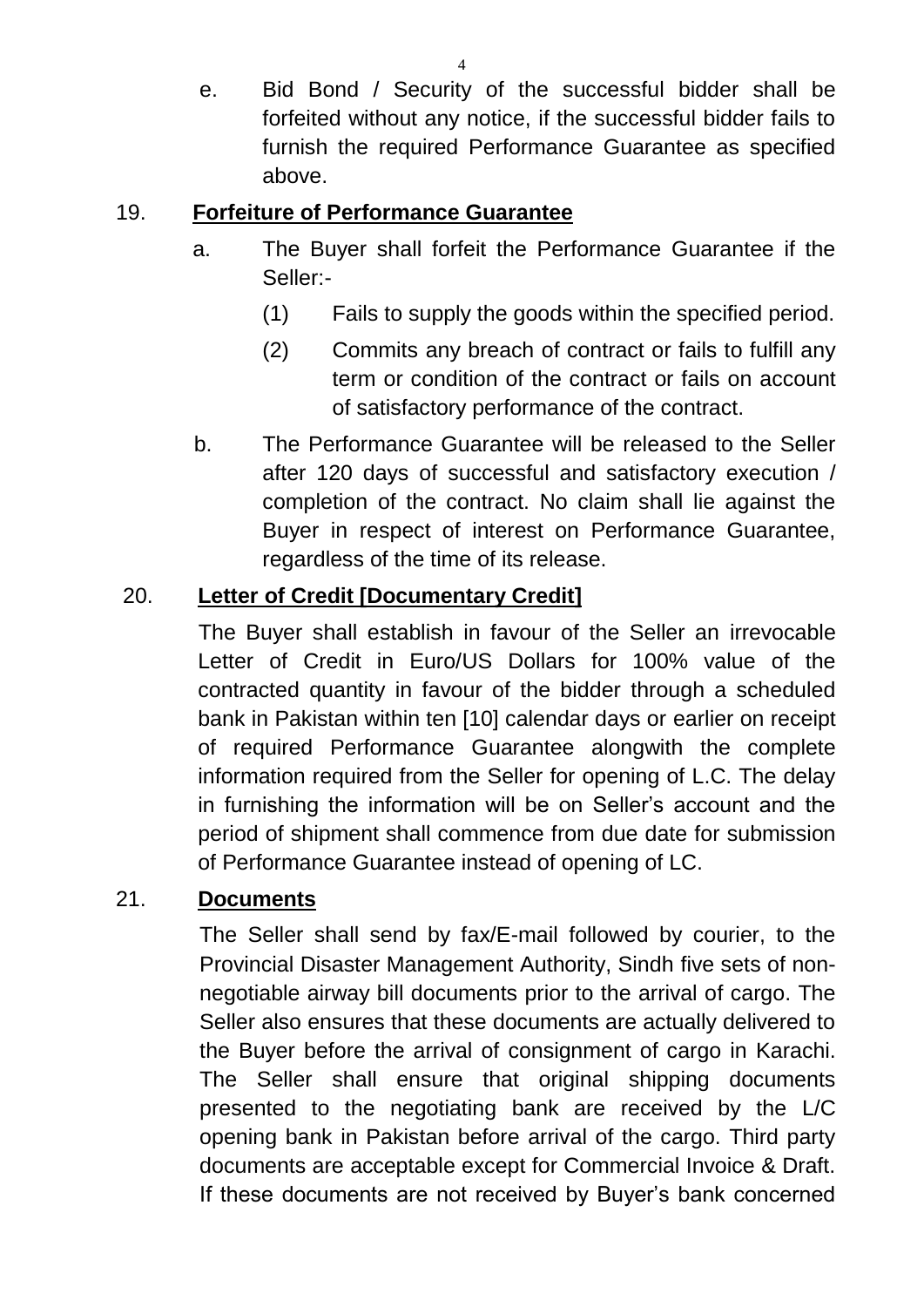5

before the cargo arrival, the Seller shall deliver the consignment to buyer against buyer's own Letter of Indemnity.

# 22. **Force Majeure**

Should any of the force majeure circumstances, namely Acts of Allah, natural calamity, fire, government restrictions, strikes or lock-outs by workmen, war, military operations of any nature and blockades preventing the Seller/Buyer from wholly or partially carrying out his contractual obligations, the period stipulated for the performance of the contract shall be extended for as long as these circumstances prevail, provided that, in the event of these circumstances continuing for more than three months, either party shall have the right to refuse to fulfill its contractual obligations without title to indemnification of any losses it may thereby sustain. The party unable to carry out its contractual obligations shall immediately advise the other party of the commencement and the termination of the circumstances preventing the performance of the contract. A certificate issued by the respective/ concerned Chamber of Commerce in the Seller's or the Buyer's country shall be sufficient proof of the existence and duration of such circumstances.

## 23. **Damages**

If the goods are not delivered within the contracted period of delivery, the Seller shall be liable to pay to the Buyer on demand without any question whatsoever, damages on account of extra expenditure and loss of other benefits to the Buyers. The quantum of such damages will be determined at the sole discretion of the Buyer.

## 24. **Cancellation Of Contract**

If the Seller fails to deliver the goods within the specified delivery period, for reason other than Force Majeure, the Buyer shall be entitled at his option to cancel the contract and recover the damages besides forfeiture of Performance Guarantee. The Buyer shall not be liable to any risks and costs whatsoever in consequence of such cancellation of the contract.

## 25. **Right of Rejection**.

The competent authority reserves the right to reject any or all the tenders without assigning any reason therefor.

## 26. **Integrity Pac**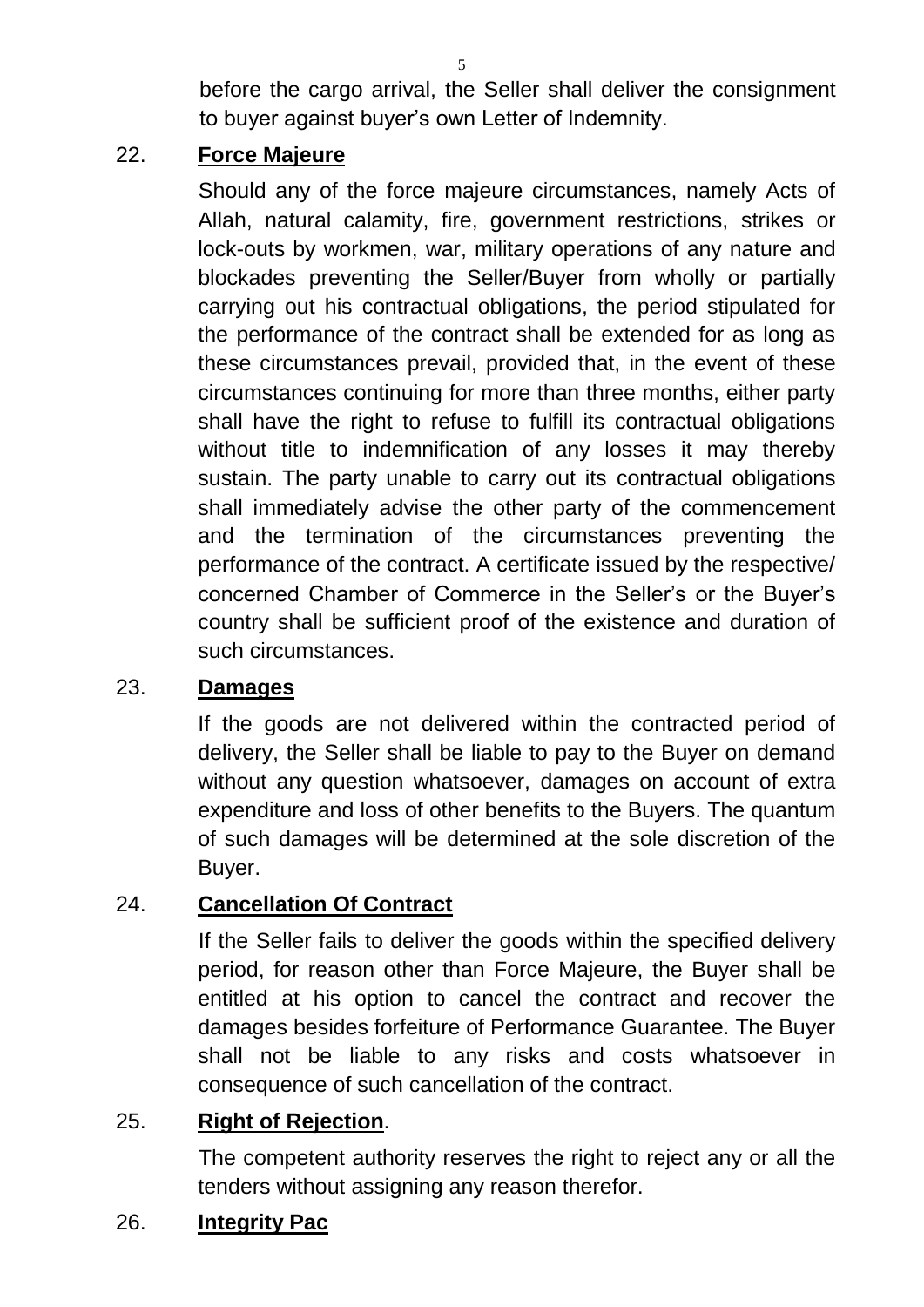The Supplier/Seller shall sign the following Integrity Pac.

- (i) The Supplier/Seller hereby declares that it has not obtained or induced the procurement of any contract, right, interest, privilege or other obligation or benefit from Government of Pakistan (GoP) or any administrative subdivision or agency thereof or any other entity owned or controlled by it (GoP) through any corrupt business practice.
- (ii) Without limiting the generality of the foregoing, the Supplier/Seller represents and warrants that it has not given or agreed to give and shall not give or agree to give to anyone within or outside Pakistan either directly or indirectly through any natural or juridical person, including its affiliate, agent, associate, broker, consultant, director, promoter, shareholder, sponsor or subsidiary, any gratification, bribe, finder's fee or kickback, whether described as consultation fee or otherwise, with the object of obtaining or including the procurement of a contract, right, interest, privilege or other obligation or benefit in whatsoever from GoP, except that which has been expressly declared pursuant hereto.
- (iii) The Supplier/Seller accepts fully responsibility and strict liability for making any false declaration, not making full disclosure, misrepresenting facts or taking any action likely to defeat the purpose of this declaration, representation and warranty. It agrees that any contract, right, interest, privilege or other obligation or benefit obtained or procured as aforesaid shall, without prejudice to any other rights and remedies available to GoP under any law, contract or other instrument, be voidable at the option of GoP.
- (iv) Notwithstanding any rights and remedies exercised by GoP in this regard, the Supplier/Seller agrees to indemnify GoP for any loss or damage incurred by it on account of its corrupt business practices and further pay compensation to GoP in any amount equivalent to ten times the sum of any gratification, bribe, finder's fee or kickback given by Supplier/Seller as aforesaid for the purpose of obtaining or including the procurement of any contract, right, interest, privilege or other obligation or benefit in whatsoever form from Gop.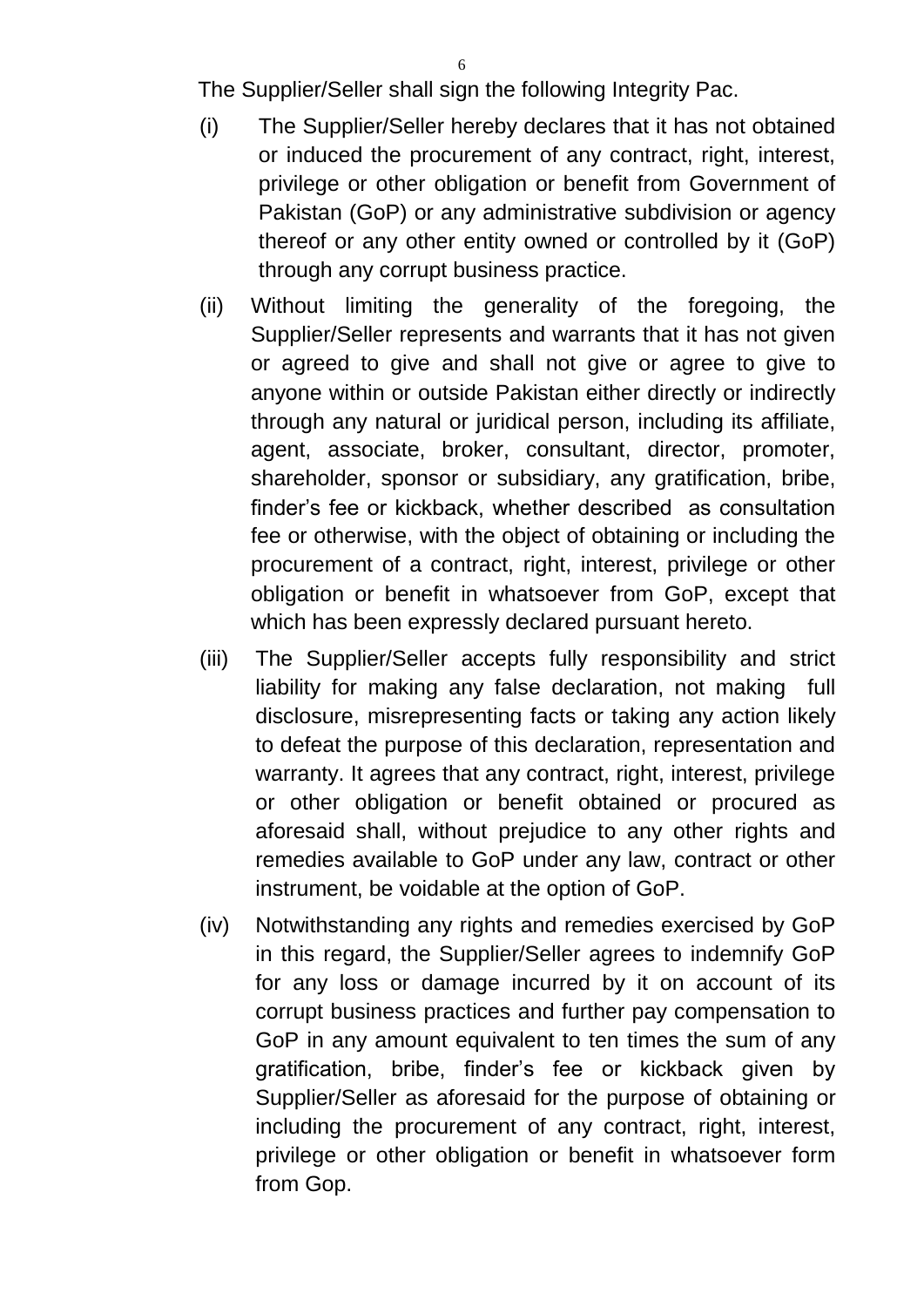#### **Note**:-

- i. A separate chart must be provided, indicating the weight and cost of the optional equipment installed.
- ii. Analysis charts provided at chapter 7 must be submitted alongwith quotation, duly filled-in.
- iii. Inability/variations, if any, from tender specification must be highlighted while submitting the quotation.
- **iv. The supplier also has the option of offering the bid on supplier's credit. The mark-up, amortization schedule etc of such offer should be indicated in detail.**

# **SPECIFICATIONS**

# **1. TECHNICAL CHARACTERISTICS [Medium Twin Engine]**

- 1.1 The helicopter shall be of new construction and certified in the manufacturer's country and by the American FAA before delivery.[M]
- 1.2 The helicopter must be able to operate in configurations of Pax, Search & Rescue and Utility. The helicopter shall have minimum seating capacity of [12] places excluding two pilots. while in the corporate transport configuration shall have suitable corporate interior with [6] to [8] deluxe seats. [M]
- 1.3 The helicopter shall be twin engine equipped with Full Authority Digital Engine Control [FADEC].
- 1.4 The baggage compartment shall offer a volume larger than  $2.0 \text{ m}^3$ .
- 1.5 The helicopter main system [electrical, fuel, hydraulic] shall be duplicated. [M]
- 1.6 It shall be possible to pass from the pax transport configuration to the corporate configuration as well as utility configuration in the easiest possible way within minimum time. Therefore two sets of seats must be provided for the purpose.
- 1.7 The helicopter shall be equipped with powerful engines to grant an AEO Take off Power to max gross weight ratio higher than 0.2 SHP/Kg.
- 1.8 The helicopter shall be equipped with 2 passenger sliding doors granting an opening higher than 1.2 m. [M] Doors may be fitted with actuators.
- 1.9 The helicopter must be certified to operate in a range of temperatures from  $-20^{\circ}$ C to  $+50^{\circ}$ C.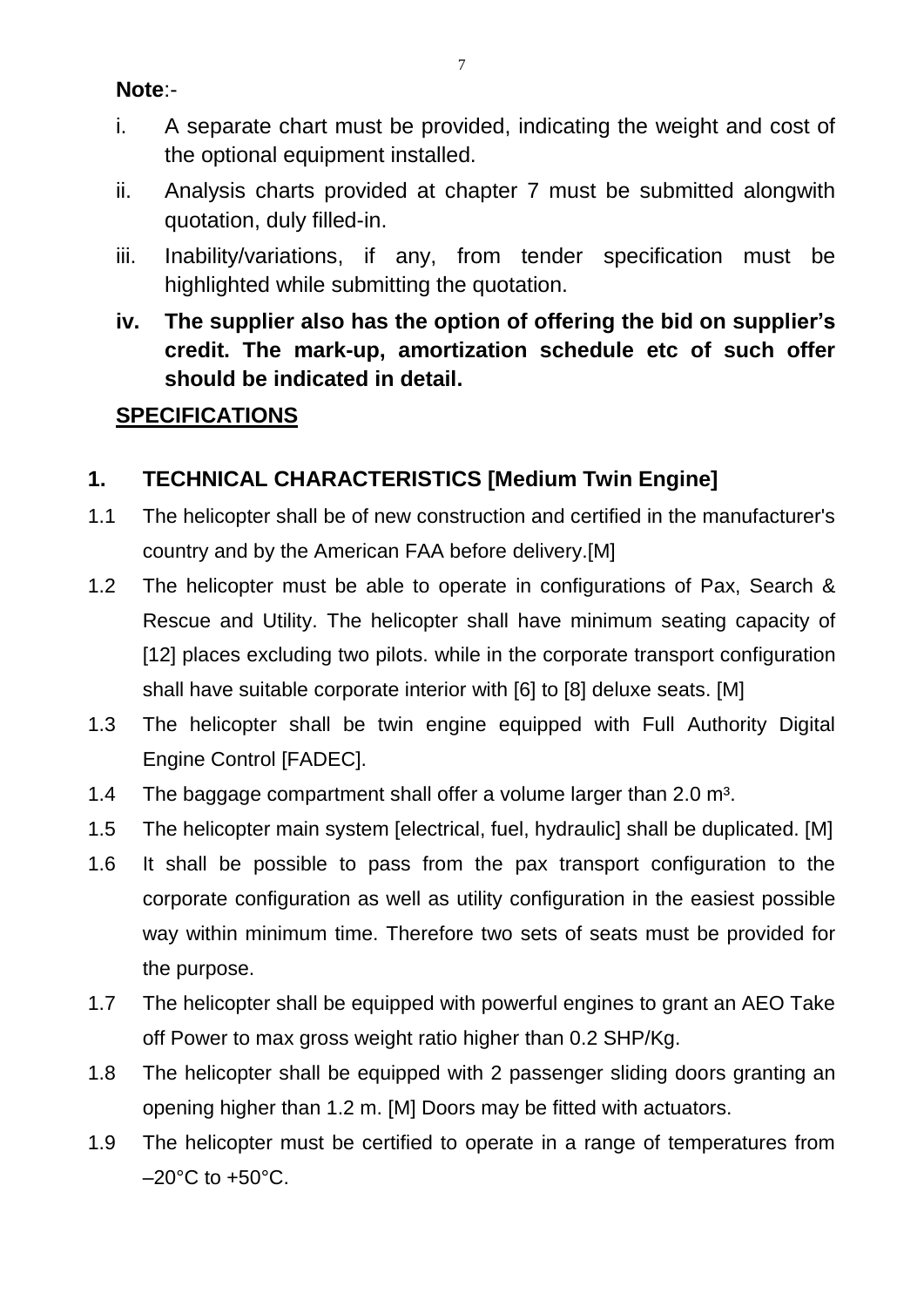1.10 A minimum Manufacturer's Warranty of 2 [two] years and/or 2000 flight hours prorated must be offered from date of local [Pakistan] delivery of the helicopter.

### **2. MISSION EQUIPMENT**

- 2.1 The helicopter has to be equipped with pilot and copilot instrumentation and controls. [M]
- 2.2 The helicopter has to be equipped with dual IFR package. [M]
- 2.3 The helicopter has to be equipped with dual Automatic Flight Control System [AFCS] [4 axis]. [M]
- 2.4 The helicopter has to be equipped with a GNS module with Flight Plan Management System [FPMS] coupled with Flight Director. [M]
- 2.5 The helicopter shall be equipped with communication equipment including dual VHF Communication FM as well as AM.
- 2.6 The helicopter shall be equipped with navigation equipment including dual VOR/LOC/GS/MB, ADF, DME, Mode S Transponder [2] and Radar Altimeter. [M]
- 2.7 The helicopter shall be equipped with a dedicated FMS with moving map/navigation screen.
- 2.8 The helicopter shall be equipped with engine fire extinguisher system. [M]
- 2.9 The helicopter shall be equipped with a swiveling landing/search light [IR], Combination position and strobe lights and Rotating Beacon. [M]
- 2.10 The helicopter shall be equipped with pilot/copilot windshield wipers.[M]
- 2.11 The helicopter shall be equipped with Environmental Control System [M]
- 2.12 The helicopter shall be equipped with Engine Air Particle Separator System and/or sand filters. [M]
- 2.13 The helicopter shall have provisions and equipped with Wire Strike Protection System, Sling Assembly, Hoist Assembly and Stretchers provision. [M]
- 2.14 The helicopter shall be equipped with a Heated Windshield.[M]
- 2.15 The helicopter shall be equipped with a Weather Radar. [M]
- 2.16 The helicopter shall be equipped with Traffic Alert and Collision Avoidance System [TCAS]. [M]
- 2.17 The helicopter shall be equipped with a deployable Emergency Locator Transmitter [ELT] with satellite and GPS interface. Frequency 406 MHz. [M]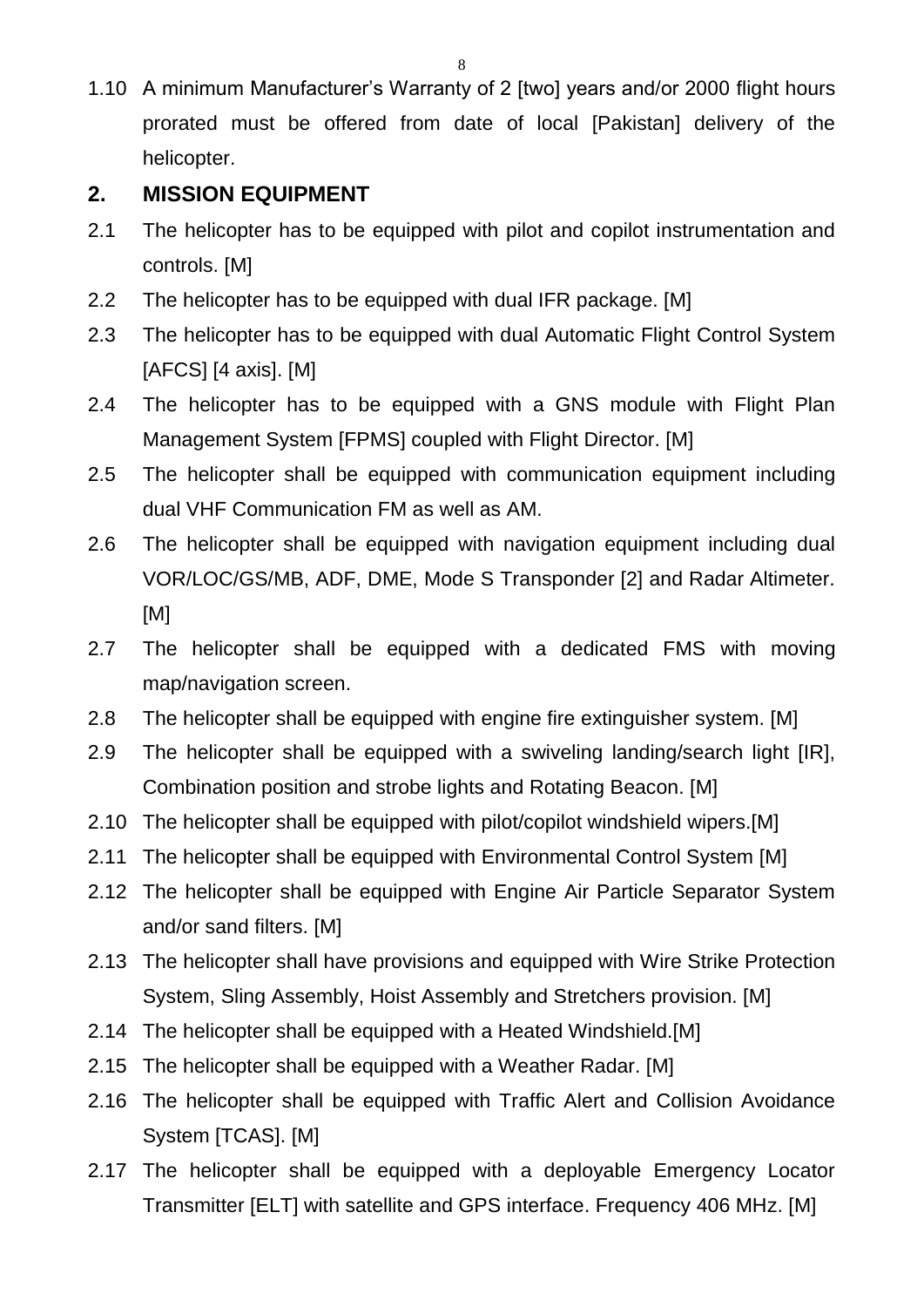9

- 2.18 The helicopter should have provisions for the floats.
- 2.19 The helicopter shall be equipped with a Health and Usage Management System HUMS. [M]
- 2.20 The helicopter should be equipped with intercommunication system between pilot and copilot, pilots and cabin passengers four[4] seats, cabin intercom as well as pilots and ground crew. For this purpose ANR headphones must be provided.
- 2.21 The helicopter shall be equipped with Electrically Operated Passenger Steps with lights.
- 2.22 The helicopter shall be equipped with provision of installing Auxiliary Fuel Tanks.
- 2.23 The helicopter may be equipped with a cabin screen [Air Show] capable to visualize the current position of the aircraft on a map.
- 2.24 The helicopter may be equipped with a Cockpit/ Cabin Separation Panel.
- 2.25 The helicopter may be equipped with Pilot/ Copilot Seats capable of being adjusted along two degrees of freedom.
- 2.26 The helicopter shall be equipped with 24/28V DC power outlet in Passenger Cabin.
- 2.27 The helicopter shall be equipped with marks for High Visibility on Main/Tail Rotor Blades.
- 2.28 The helicopter shall be equipped with rotor brake system.
- 2.29 The helicopter shall be equipped with Defogging System for the front windshield.
- 2.30 The helicopter shall be equipped/provided with two [2] high speed Refueling System/pumps to enable refueling from barrels.

#### 3. **PERFORMANCE**

The helicopter shall provide the following performance at its Maximum Gross Weight [MGW] certified for internal loads [not jettisonable] in ISA+20° at Sea Level, clean configuration conditions [unless otherwise specified]:-

- 3.1 Cruise Speed at MCP not less than [250] Kph.
- 3.2 Endurance not less than 3 hours with standard fuel. [M]
- 3.3 Max Range [no reserve / max std fuel] not less than 750 km. [M]
- 3.4 Hover in Ground Effect at TOP not less than 9000 ft. Preferred 12000 feet.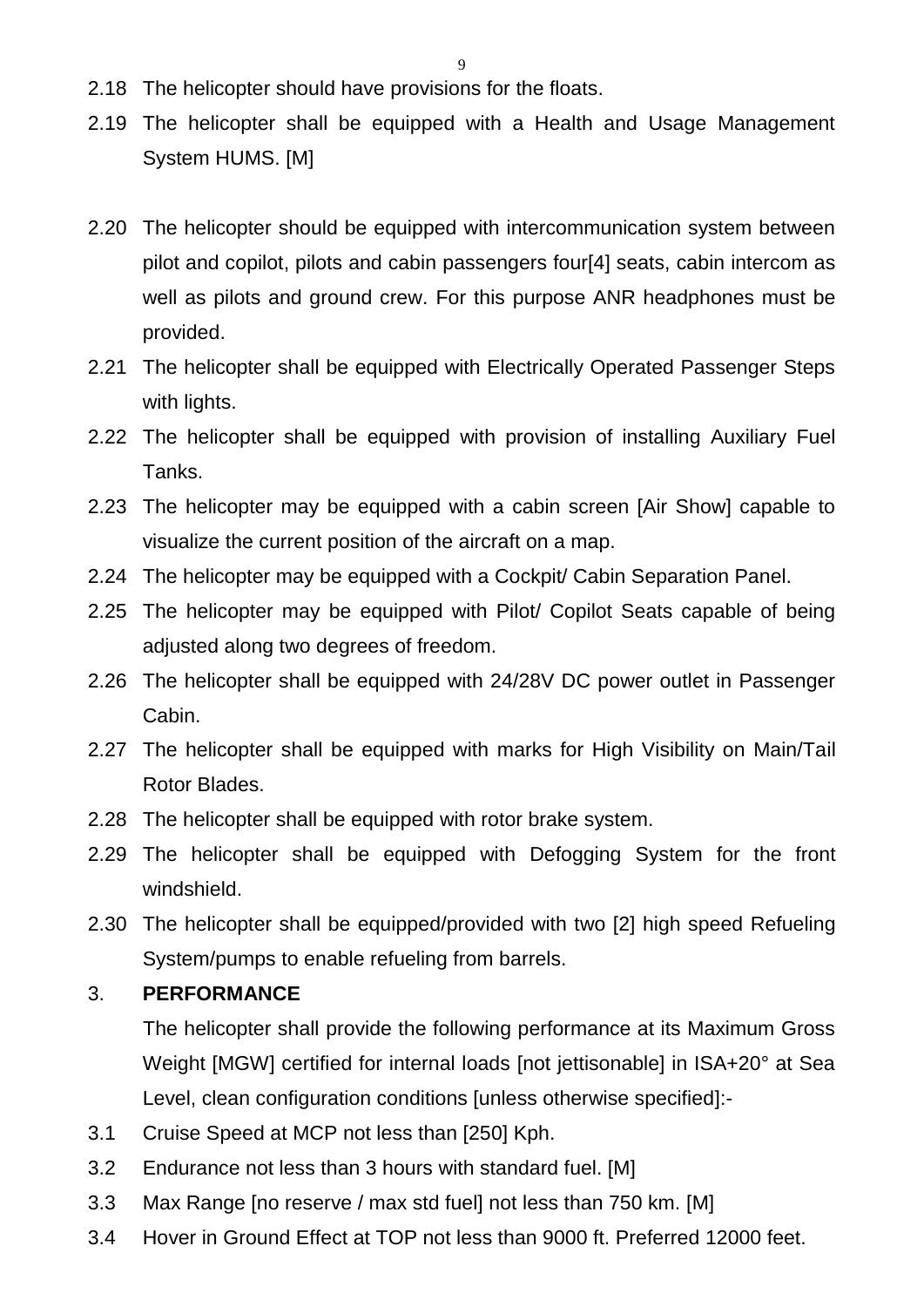- 3.5 Single engine service ceiling at contingency power rating not less than 9000 ft.
- 3.6 VNE not less than [275] Kph.
- 3.7 Hover out of Ground Effect at TOP not less than 6000 ft. Preferred 9000 feet.
- 3.8 Rate of Climb at TOP not less than 1500 ft/min.
- 3.9 Service ceiling [AEO] at takeoff power [TOP] not less than 16000 ft.
- 3.10 Full Class 1 Category [A] performance in ISA+20 conditions at sea level with its Maximum Take Off Weight [MTOW].
- 3.11 Lateral controllability in hovering from SL up to 6000 ft, with wind upto 30 KTS from any direction, shall be granted.

# **4. MAINTENANCE/SUPPORT REQUIREMENT [Medium Twin Engine]**

- 4.1 The helicopter's major components shall have a TBO higher than 2500 hours. [M]
- 4.2 Manufacturer is required to propose maintenance package and procedures such as to grant maximum availability of the offered helicopter.
- 4.3 Manufacturer is required to propose "power by the hour" programs covering materials [helicopter & engines].
- 4.4 Two sets of maintenance/technical manuals and other publications, required to maintain the helicopters, must be provided[Both hard and soft copy].
- 4.5 Maintenance cover for all the seats must be provided.

# **5. TRAINING**

- 5.1 Training Courses for Air and Ground Crew shall be in compliance with EASA requirements or equivalent for 5 pilots and 7 technicians to be able to operate and maintain helicopter up to the Time between Overhauls [TBO]. [M].
- 5.2 The training shall be provided as described:
	- Aircrew:
		- Pilot
		- Instructor Pilot
	- Ground Crew Technicians:
		- Mechanical Systems
		- Mechanical Engines
		- Mechanical Structure
		- Mechanical Instructor
		- Electronic/Electromechanical Electrical/Instruments/Radio
		- Electronic/Electromechanical Avionics
		- Electronic/Electromechanical Mission Equipment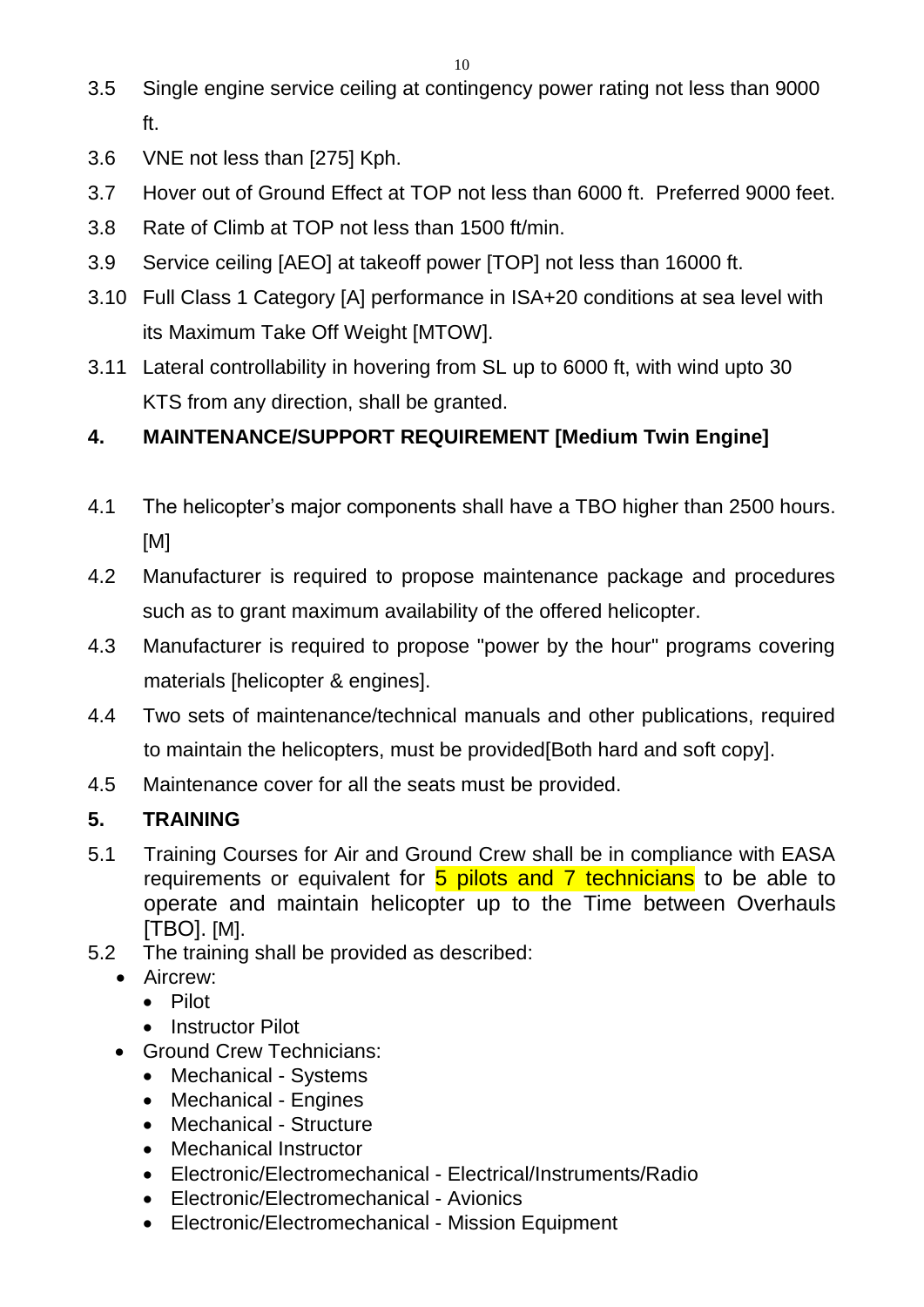- Avionic Instructor.
- 5.3 The training solutions and philosophy shall be explained. Preference shall be given on training on full flight simulator.
- 6. **Analysis (Medium Twin Engine)** Data required below to be duly filled and submitted alongwith quotation / tender.

| <b>Ser</b> | <b>Characteristics</b>                                            |  |
|------------|-------------------------------------------------------------------|--|
| 6.1        | <b>Helicopter Nomenclature</b>                                    |  |
| 6.2        | MGB/TGB dry run (mins)                                            |  |
| 6.3        | <b>Power Plant</b>                                                |  |
| 6.4        | Airframe life/Engine/MGB/TGB TBO (Hours)                          |  |
| 6.5        | One engine failure power available (SHP)                          |  |
| 6.6        | Flight sustainability (Single Engine)<br>(Pressure altitude feet) |  |
| 6.7        | All Up Weight (Kgs)                                               |  |
| 6.8        | Mission Useful Load (Kgs)                                         |  |
| 6.9        | Ceiling (Feet)<br>(Pressure altitude)                             |  |
| 6.10       | IGE (Feet)                                                        |  |
|            | (Pressure altitude)                                               |  |
| 6.11       | OGE (Feet)                                                        |  |
|            | (Pressure altitude)                                               |  |
| 6.12       | Cruise Speed (KMs)                                                |  |
| 6.13       | Range with std fuel (KMs)                                         |  |
| 6.14       | Endurance with std fuel (Hours)                                   |  |
| 6.15       | Lateral Wind Sustainability (Knots)                               |  |
| 6.16       | Noise level (db)                                                  |  |
| 6.17       | <b>Cabin Volume Cubic Meter</b>                                   |  |
| 6.18       | DOC per hour (Euro/Dollars)                                       |  |
| 6.19       | Delivery Period (Months)                                          |  |
| 6.20       | Warranties                                                        |  |

#### **Note:-**

#### **1. All data shall base on:-**

- a. International Standard Atmosphere (ISA)+20°C
- b. Maximum Take Off Gross Weight

**2. Delivery period at para 6.19 shall commence from the date of submission of Performance Guarantee.**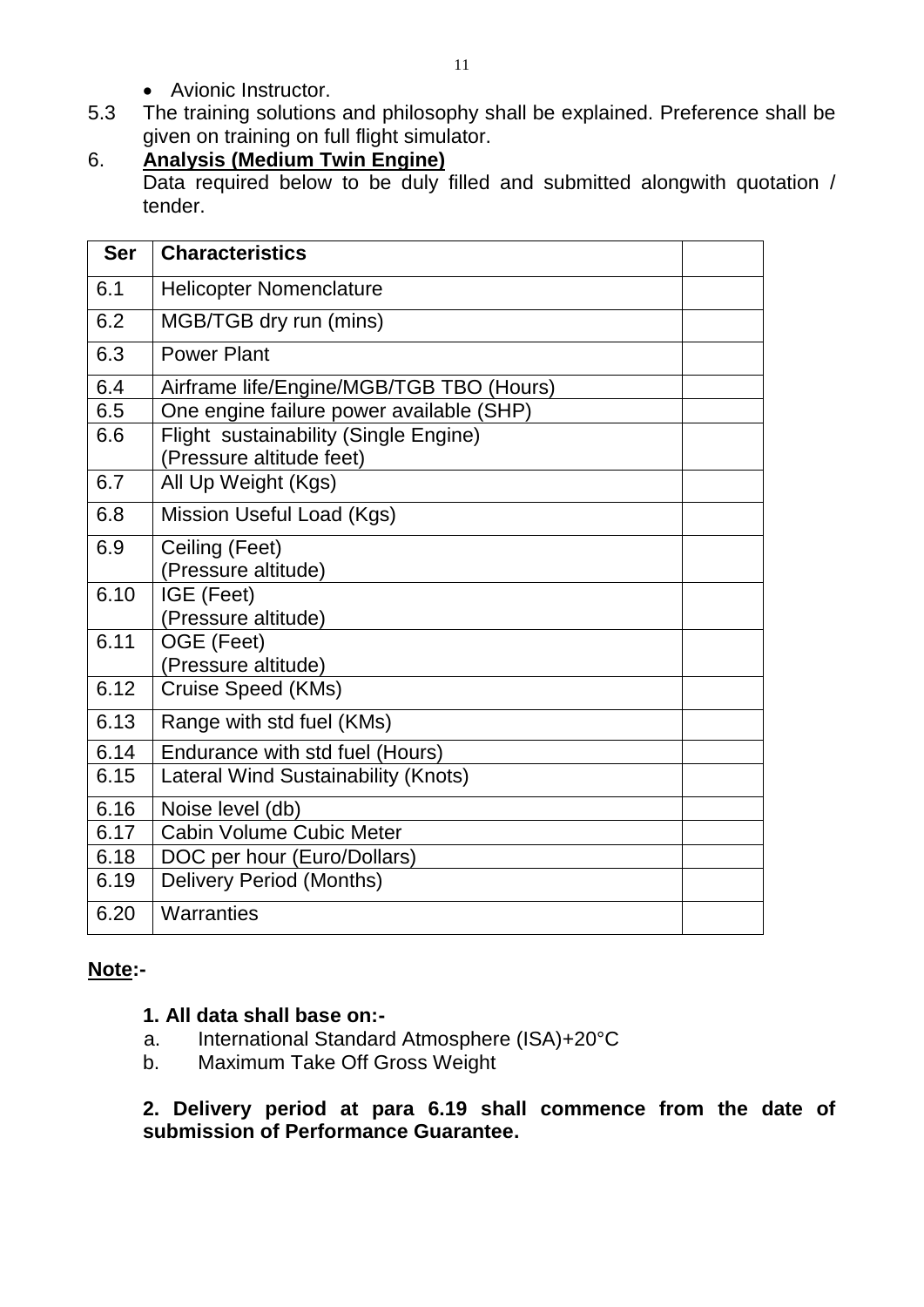NAME OF FIRM/SELLER ADDRESS OF FIRM/SELLER NAME OF GUARANTOR ADDRESS OF GUARANTOR AMOUNT OF GUARANTEE DATE OF EXPIRY OF GUARANTEE:

| _____ |  |  |  |
|-------|--|--|--|

TO:

Sir,

1. Whereas your goodself have entered into Contract No\_\_\_\_\_\_\_\_\_\_\_\_\_\_\_\_\_\_\_\_\_\_

dated with hereinafter referred to as our Customer and that one of the conditions of the Contract is the submission of unconditional Bank Guarantee by our Customer to your goodself for a sum of \_\_\_\_\_\_\_\_\_\_\_\_\_\_\_\_\_\_\_\_\_\_\_\_\_\_\_\_\_\_\_\_\_\_\_\_\_\_\_\_\_\_\_\_\_\_\_\_\_\_\_\_\_\_\_\_\_\_\_\_\_\_\_\_.

2. In compliance with this stipulation of the Contract, we hereby agree and undertake as under:-

(a) To pay to you unconditionally on demand and /or without any reference to our Customer an amount not exceeding the sum of

as would be mentioned in your written Demand Notice.

- (b) To keep this Guarantee in force till two months ahead of the original/ extended delivery period.
- (c) That the validity of this Bank Guarantee shall be kept two months ahead of the original/ extended delivery period or the warrantee of the stores which so ever is later in duration on receipt of information from our Customer \_\_\_\_\_\_\_\_\_\_\_\_\_\_\_\_\_\_\_\_\_\_\_\_\_\_\_\_\_\_\_\_\_\_\_\_\_\_\_\_\_\_\_\_\_\_\_\_\_\_\_\_\_\_\_\_ or

from your office. Claim, if any must be duly received by us on or before this day. Our liability under this Bank Guarantee shall cease on the closing of Banking hours on the last date of the validity of this Bank Guarantee. Claim received thereafter shall not be entertained by us whether you suffer a loss or not. On receipt of payment under this Guarantee, this document i.e. Bank Guarantee must be clearly cancelled, discharged and returned to us.

- (d) That we shall inform your office regarding termination of the validity of this Bank Guarantee one clear month before the actual expiry date of this Guarantee.
- (e) That with the consent of our Customer you may amend/alter any term /clause of the Contract or add/delete any term/clause to /from this contract without making any reference to us. We do not reserve any right to receive any such amendment/alternation or addition/deletion provided such like actions do not increase our monetary liability under this Bank Guarantee which shall be limited only to
- (f) That the Bank Guarantee herein before given shall not be affected by any change in the constitution of the Bank of Customer/Seller or vendor.
- (g) That this is an unconditional Bank Guarantee, which shall be encashed on sight on presentation without any reference to our Customer/ Seller or vendor.

GUARANTOR Dated: \_\_\_\_\_\_\_\_\_\_\_\_\_\_\_\_ BANK SEAL & SIGNATURE